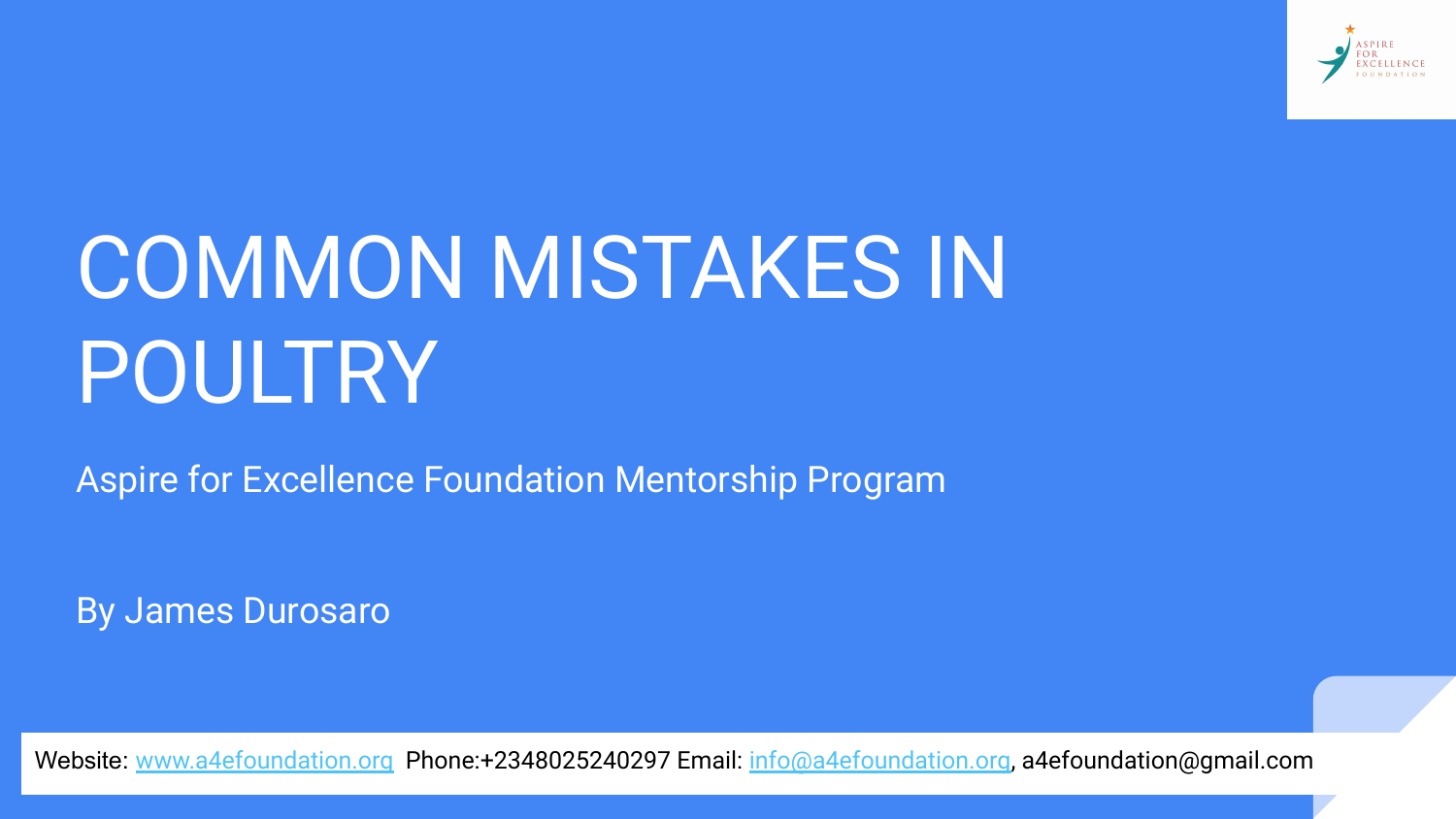

#### Agenda

- ❖ Part One
	- ❖ Non Technical

#### ❖ Part Two

❖ Technical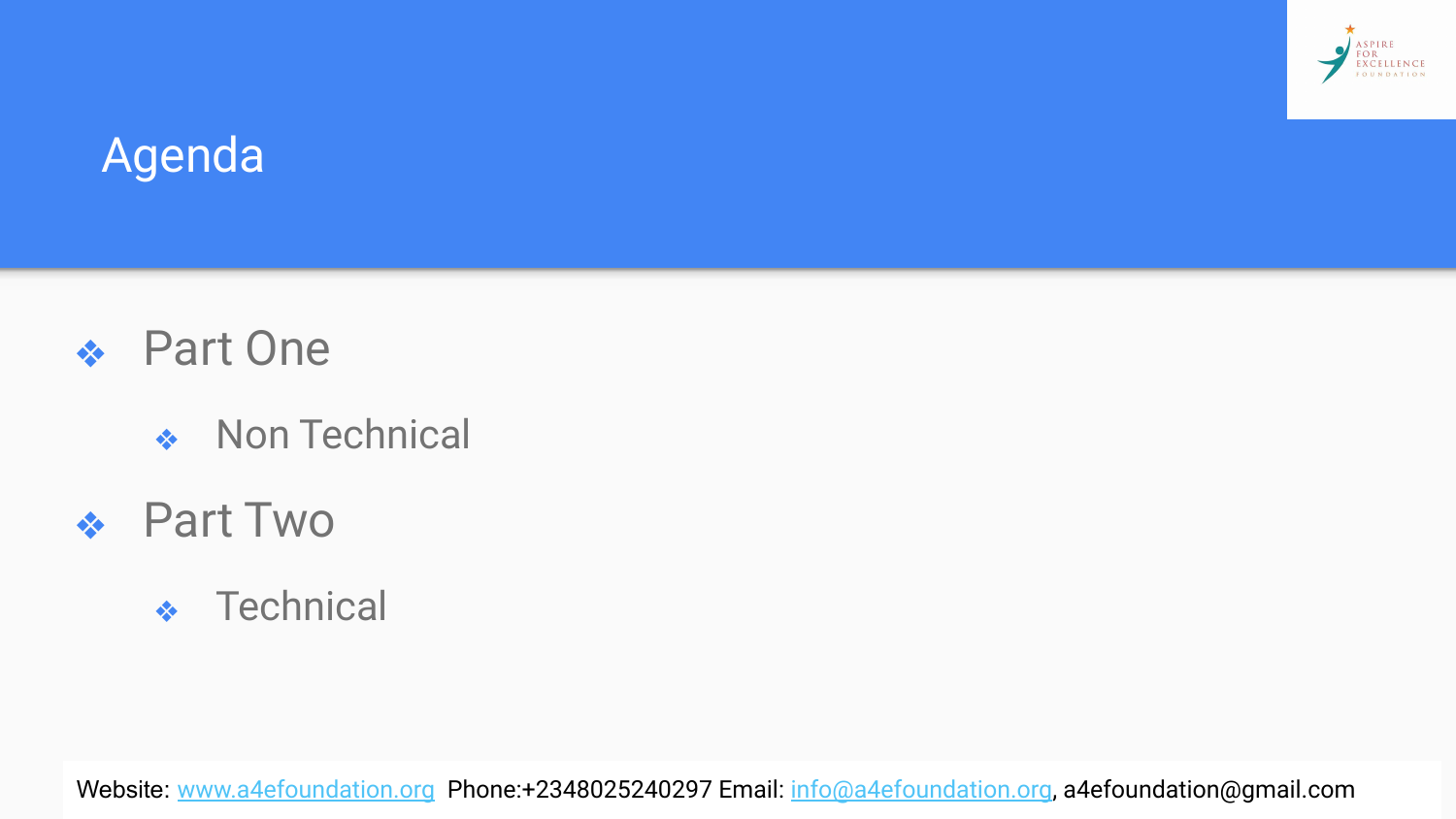

### POULTRY

◆ Poultry is a branch of agriculture that either commercially or domestically deals majorly with the production of meat, eggs, feather and bone meal from chickens, turkeys, geese, ducks, guinea fowls and squabs.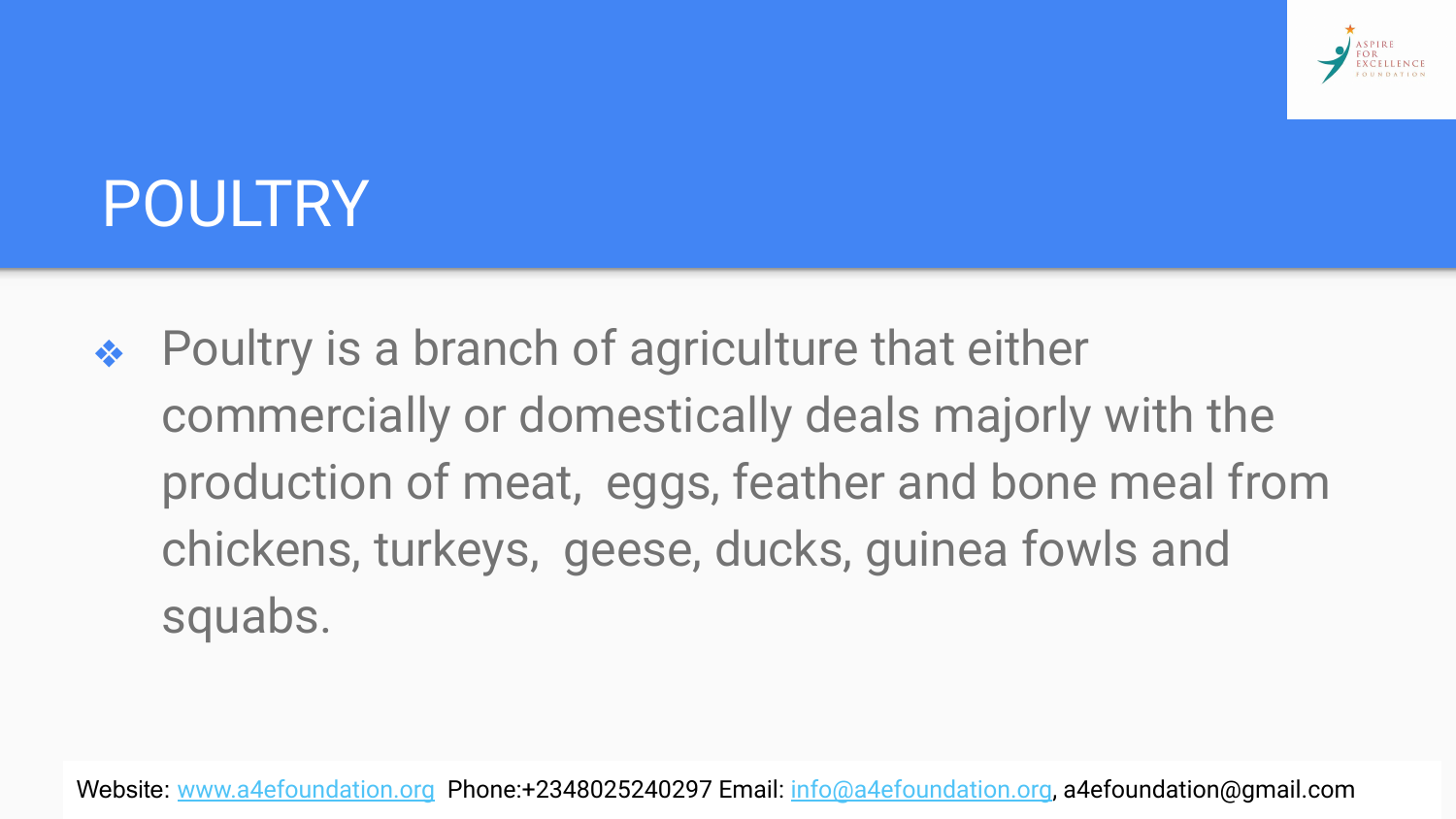

#### Poultry enterprises and allied industries

The poultry industry involves more than production of meat and eggs;

- ❖ Poultry meat production
- **❖** Eggs production
- ❖ Hatching and breeding of chicks
- ❖ Manufacture of poultry equipment
- **❖** Feed production
- **❖** Production of drugs and vaccines

 $\frac{1}{2}$  Provision  $\frac{1}{2}$   $\frac{1}{2}$   $\frac{1}{2}$   $\frac{1}{2}$   $\frac{1}{2}$   $\frac{1}{2}$   $\frac{1}{2}$   $\frac{1}{2}$   $\frac{1}{2}$   $\frac{1}{2}$   $\frac{1}{2}$   $\frac{1}{2}$   $\frac{1}{2}$   $\frac{1}{2}$   $\frac{1}{2}$   $\frac{1}{2}$   $\frac{1}{2}$   $\frac{1}{2}$   $\frac{1}{2}$   $\frac{1}{2}$  Website: [www.a4efoundation.org](http://www.a4efoundation.org) Phone:+2348025240297 Email: [info@a4efoundation.org,](mailto:info@a4efoundation.org) a4efoundation@gmail.com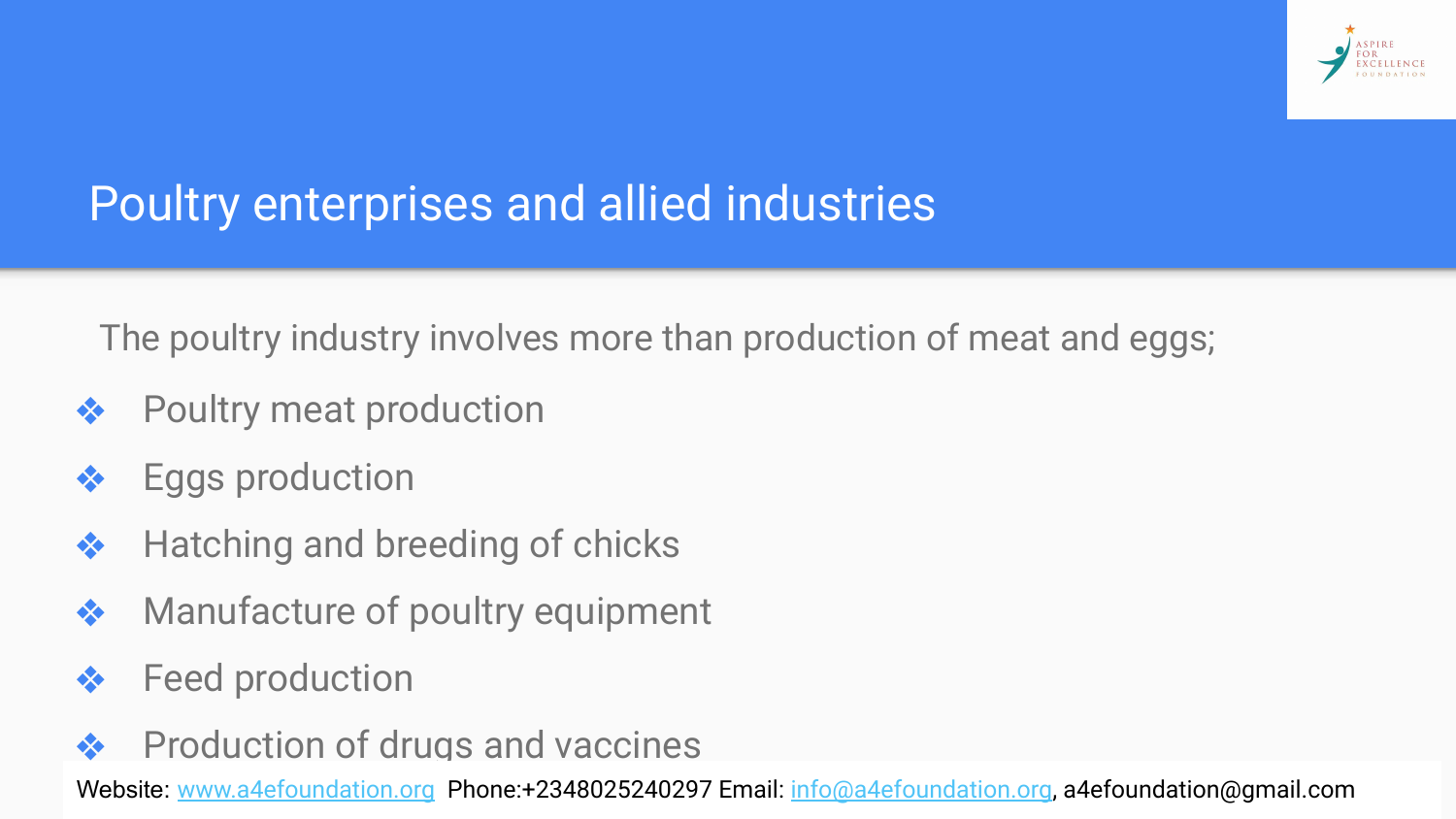

#### Systems of keeping poultry

#### ❖ Extensive system (free range system)

In this system, birds are allowed to range at will over an undefined area of ground. The housing is simple and involves a sleeping and laying area.

#### **❖** Semi-intensive system

This system involves a permanent house attached to a fenced grass run. The birds are partly housed and allowed to free range. This system is best used for layers.

#### ❖ Intensive system

Birds are continuously confined indoors (reared on the floor or in cages) until they are disposed off in this system. This system saves labour, reduces production cost and increases production efficiency.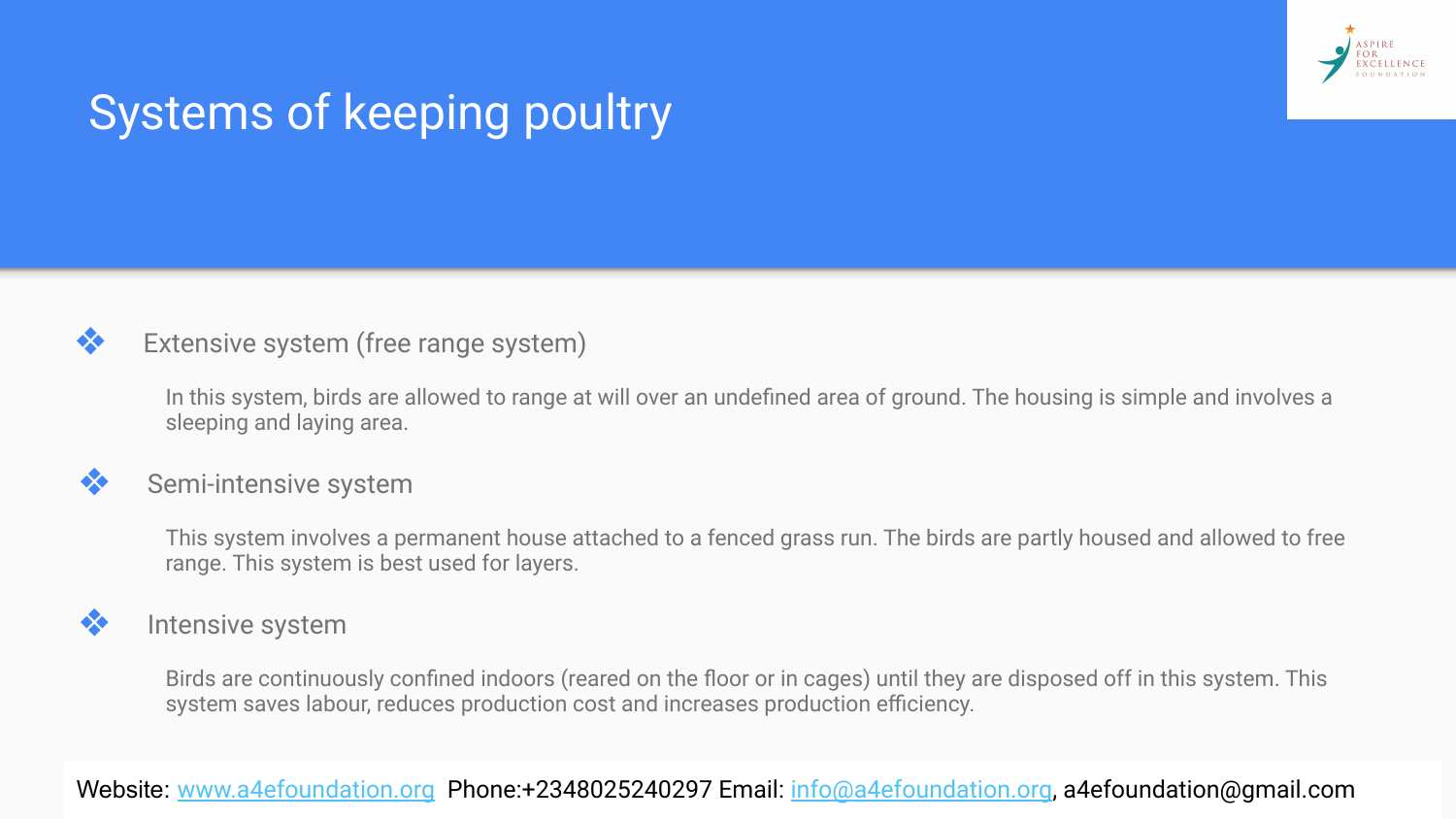

#### Part One - Non Technical

#### Factors to consider in setting up a Poultry

- **❖** Land requirement and location
- $\triangle$  The size of the enterprise
- ❖ Housing and equipment
- ❖ Availability of market
- ❖ Finance
- ❖ Sources of birds
- ❖ Staffing

Website: <u>[www.a4efoundation.org](http://www.a4efoundation.org)</u> Phone:+2348025240297 Email: <u>info@a4efoundation.org</u>, a4efoundation@gmail.com<br>.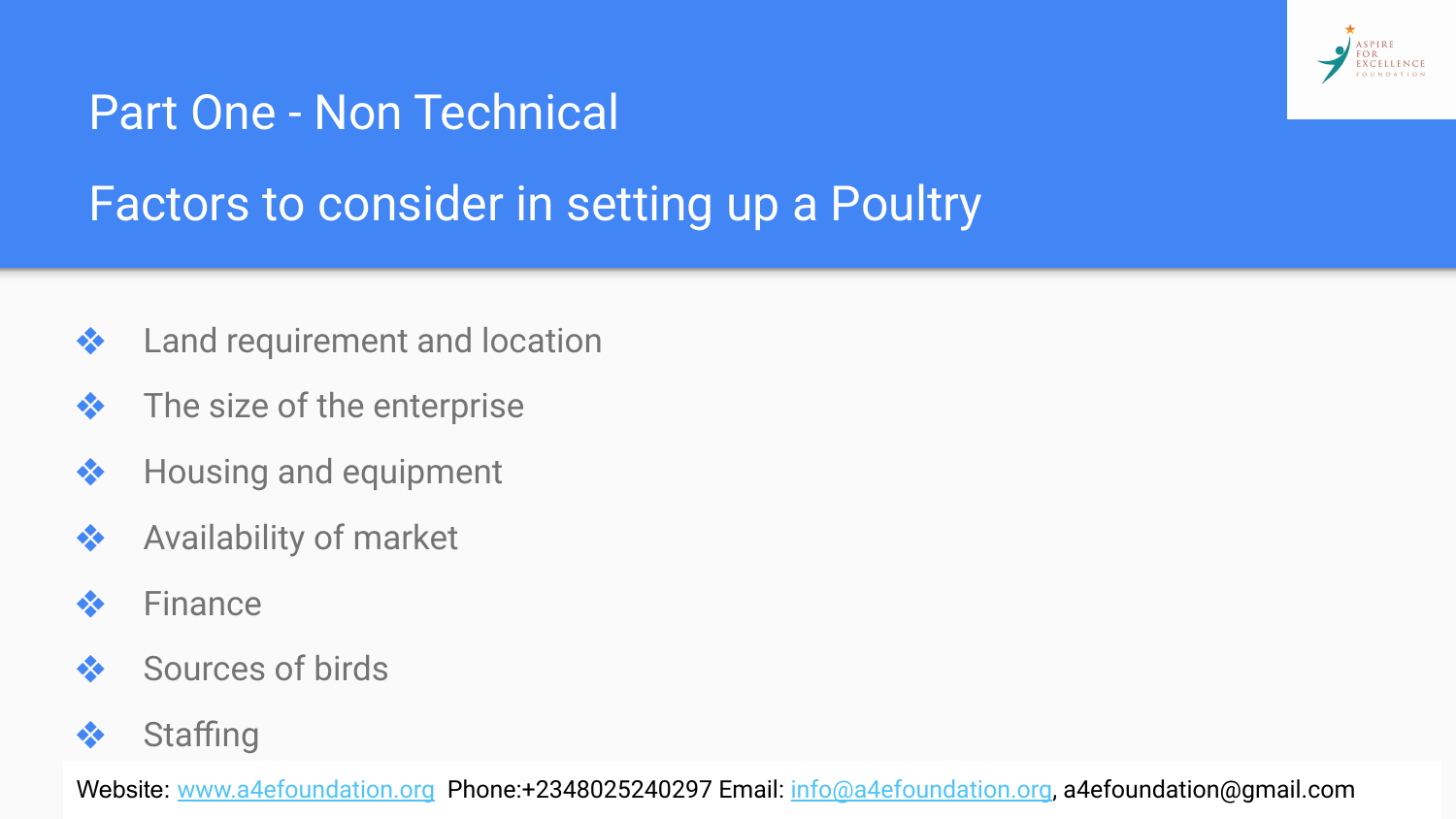

#### Constraints of the poultry industry

- ❖ Unavailability or high cost and poor quality of feeds
- ◆ Poor poultry health services, and high cost of poultry drugs and vaccines
- ❖ Insufficient water and electricity supplies
- ❖ Inadequate managerial and technical know-how and experience
- ❖ Losses due to pilfering
- ◆ Poor marketing, distribution and pricing
- ❖ Inconsistent and/or inadequate Government policies on livestock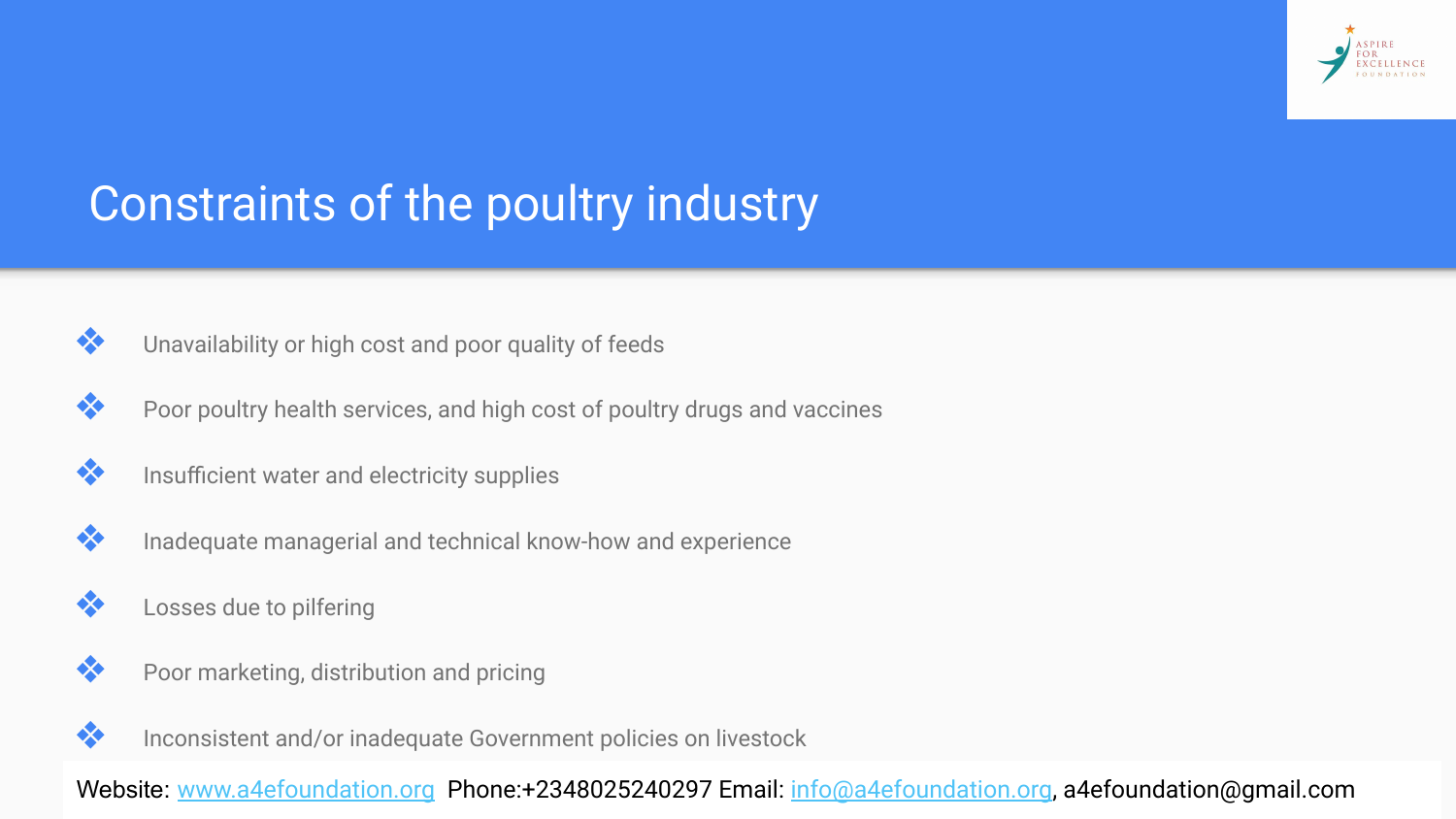

### IMPORTANT NOTES

- ❖ 1. Poultry farming is not a type of agricultural business you go into without adequate planning or very good feasibility study.
- ❖ 2. The fund must be available readily. Do not budget on fund you are expecting which may not be handy when there is a crucial issue for its need.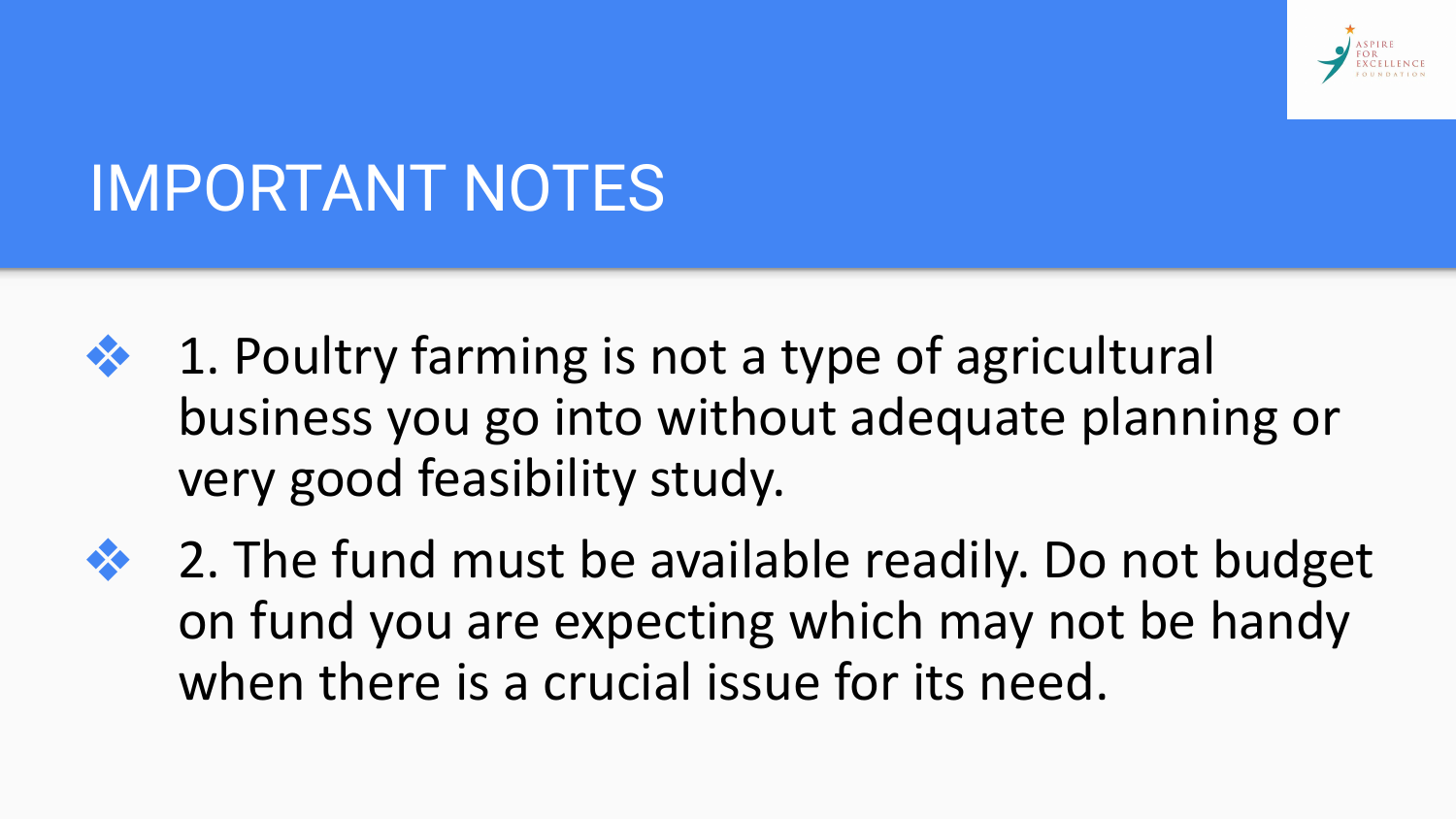

## Location Of The Farm

- ❖ Easy access to good quality water supply from public works, well or borehole with consideration to cost.
- ❖ must be reachable at all seasons
- ❖ easy to source for right staff
- ❖ easy to move products to market
- ❖ it is important to fence against all forms of predators either human or otherwise
- ❖ Litter applications on fields or complete removal from farm with consideration to state laws.
- Topography of the land. Level, sloppy, hilly or stony.
- Neighbours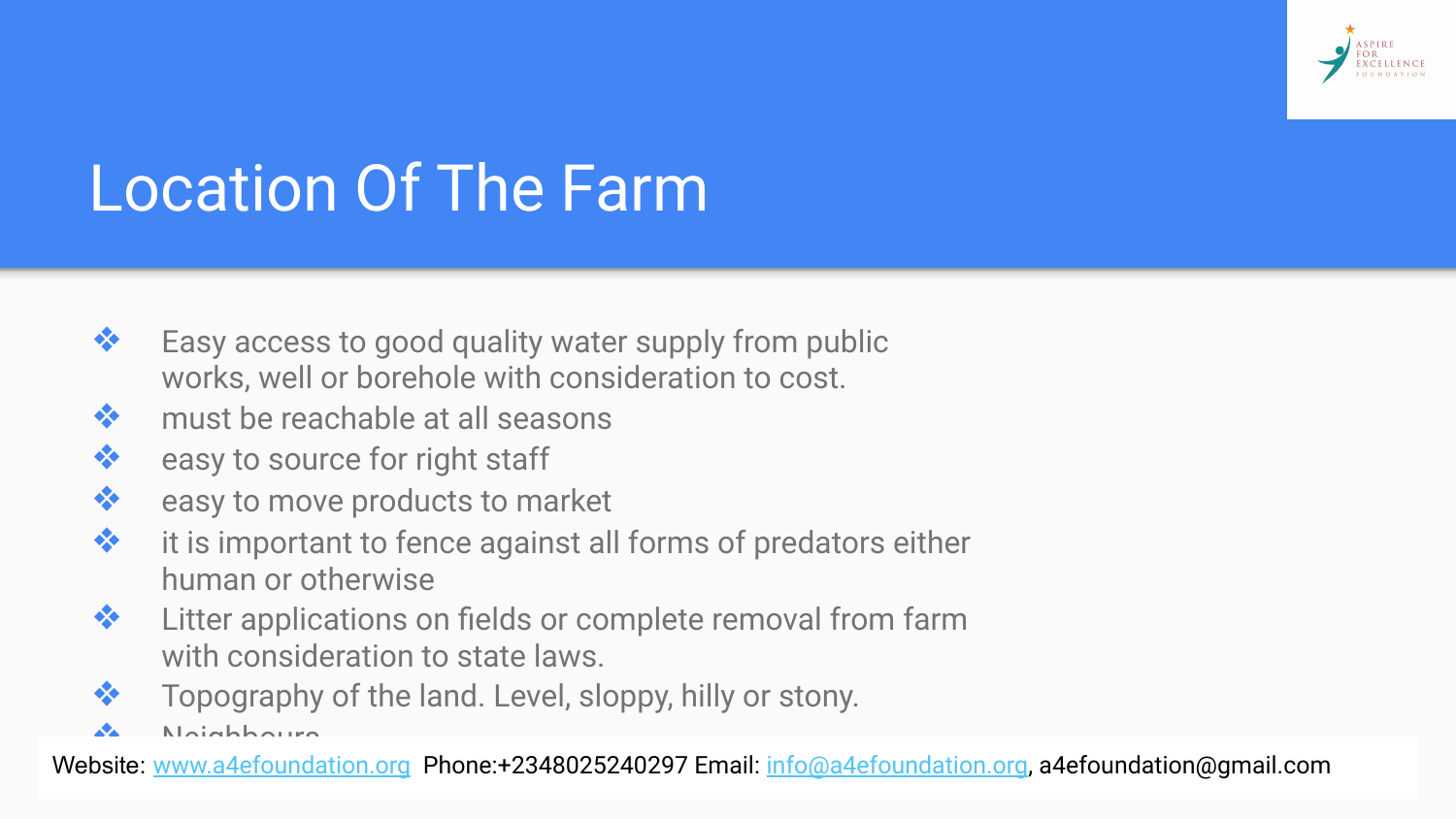

## House Design

- ❖ Before the construction of poultry houses, it is important to seek for the right direction to prevent unnecessary sunlight to penetrate more than necessary into the pen.
- ❖ The direction should be east to west. The easiest way to get this right is to erect a wooden plank anywhere in the farm and took notice of the shadow of the plank in the morning between 8-10 am and repeat the same process towards evening between 4-6pm. This is the direction the poultry house should be.
- ❖ Then, the breadth and length of the poultry house. The long axis could be of any length as you desire but the width shouldn't be more than 30ft long.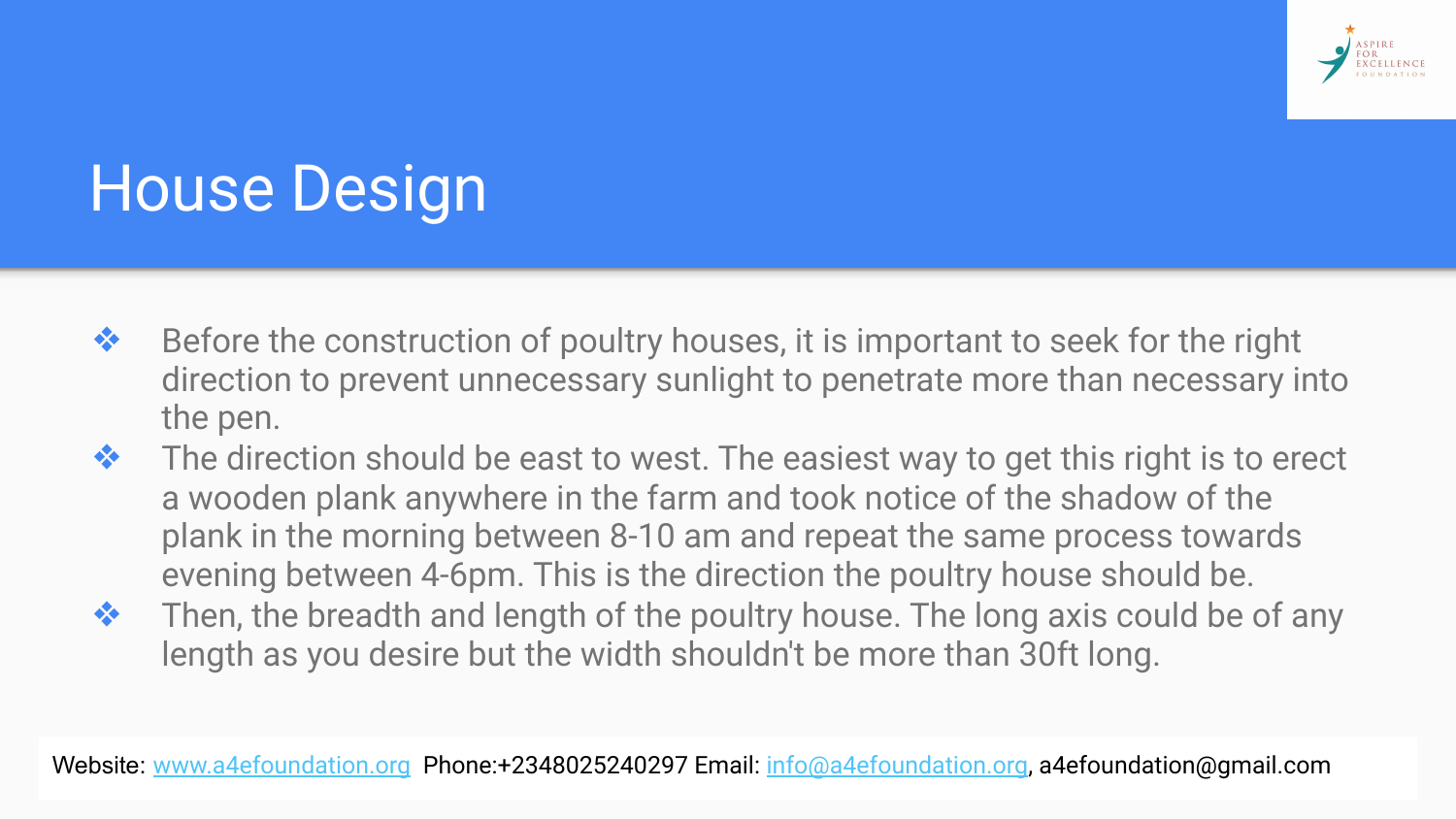

## House Design (Contd)

- $\clubsuit$  The size of the pen should be considered in relation to the intended capacity to have.
- ❖ Note that each broiler needs 2 square foot of floor space while a laying bird requires about 2.5 Square foot floor space. Anything short of these recommendations will definitely lead to cannibalism and uneven growth and poor performance.
- ❖ Open sided pen in the tropical countries like ours should not be more 30ft in width (in to in) so as to allow for ample ventilation and aeration taking into consideration the birds at the middle in a laying house.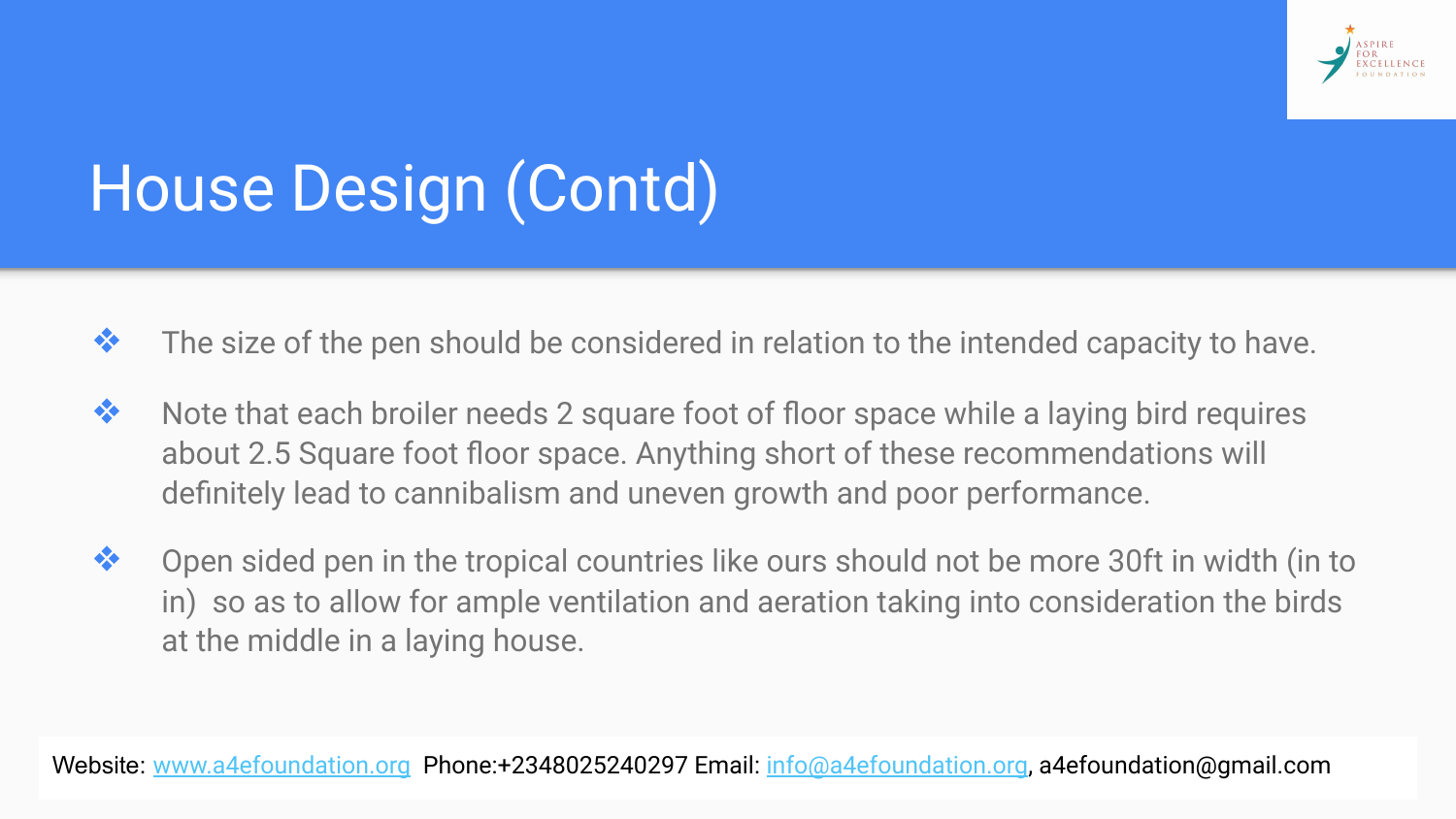

## House Design (Contd)

- ❖ Where the width should be longer than 30ft but not more than 40ft, there is need for ridge ventilation in a hanging form at the top roof of the pen.
- ❖ This will allow rapid upward movement of hot air and some obnoxious gases to escape through the opening at the top roof with ease.
- ❖ The overhang of the roof should not be more than 2.5ft to prevent rain from dripping into the pen.
- ❖ As much as possible, avoid using corrugated iron sheet for roofing but asbestos, Aluminum sheet or thatched materials for heat management issue.

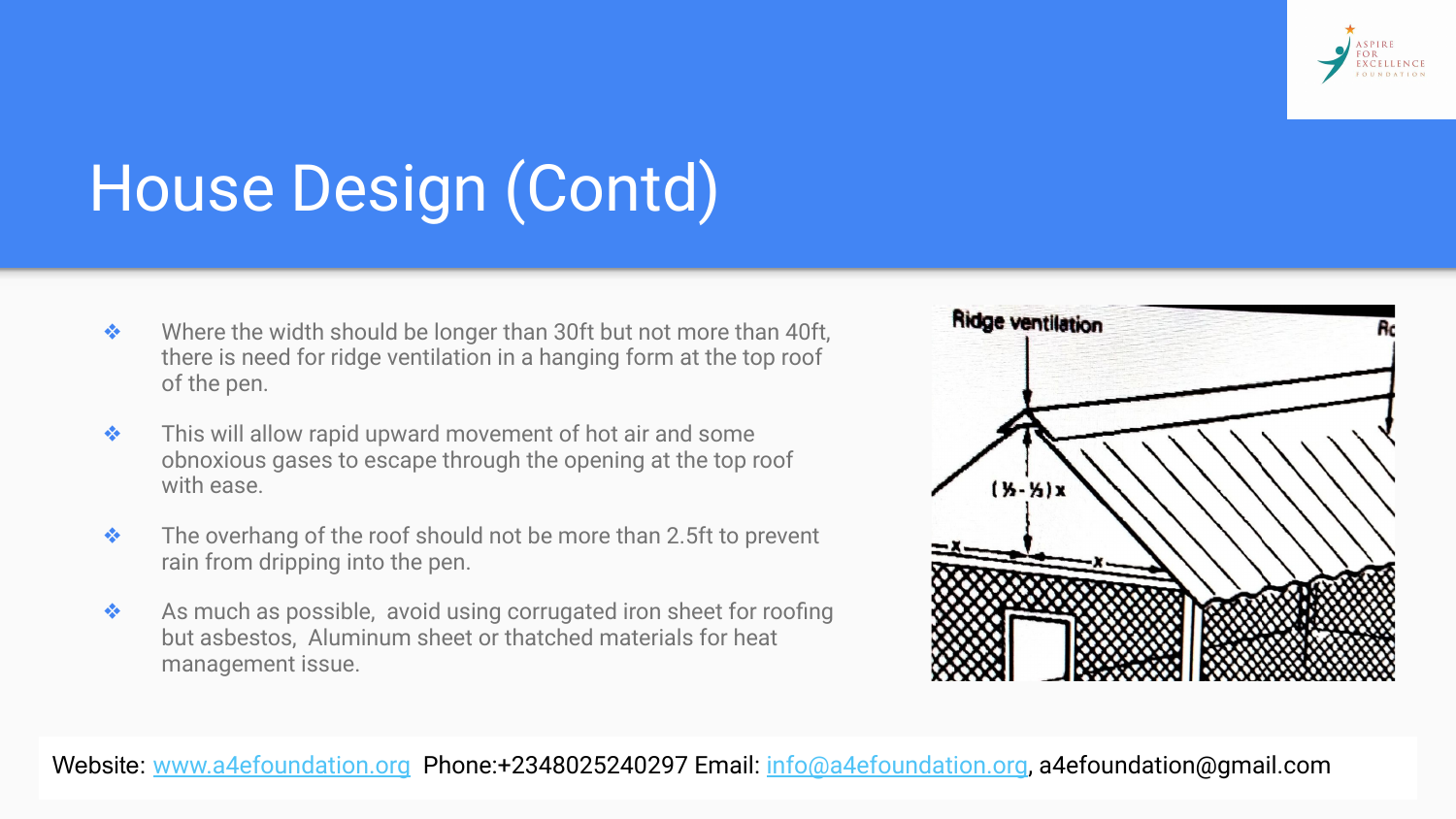

## House Design (cont'd)

- $\bullet$  The open sided house must have a stud that is not less 8ft long which is the distance from foundation to the roofline.
- ❖ Where the high temperature is very prevailing, the stud should be a minimum of 10ft long.
- ❖ At the entrance of the pen, a dip foot bath should be provided for biosecurity measure.
- ❖ The shoot-out from the roofing sides should not be less than 2ft but preferably a minimum of 3 ft to adequately sheild the birds and prevent droplets of water from coming into the pen when it is raining.

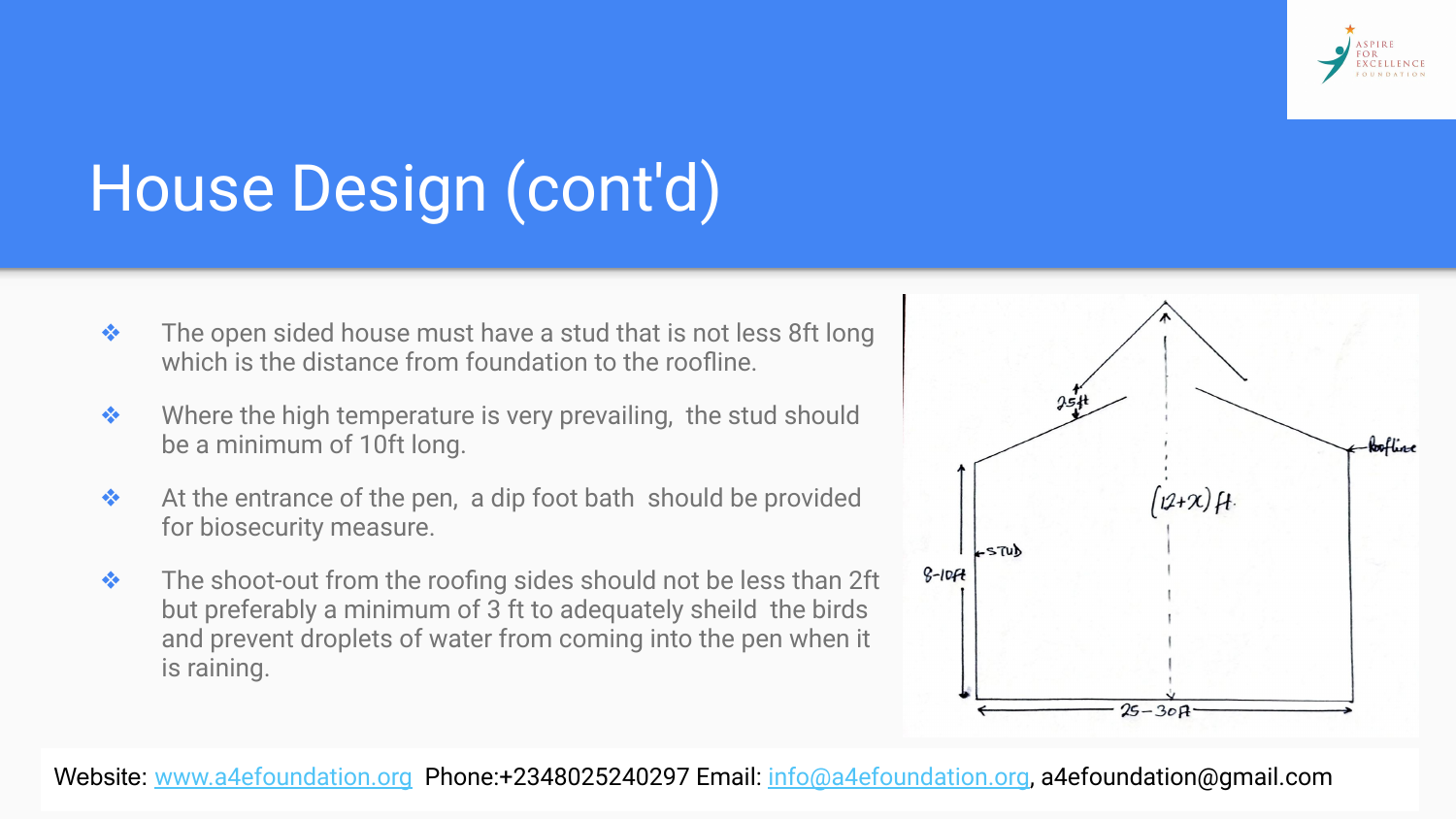

### ARRANGEMENT OF PENS

- ❖ The houses should be arranged such that fresh air first passes through the brooding pen then to the growing pens and finally to the laying pens.
- ❖ This is necessary to avoid the pleading of infections fro the older birds to the newer ones in both the growing and the brooding sections.

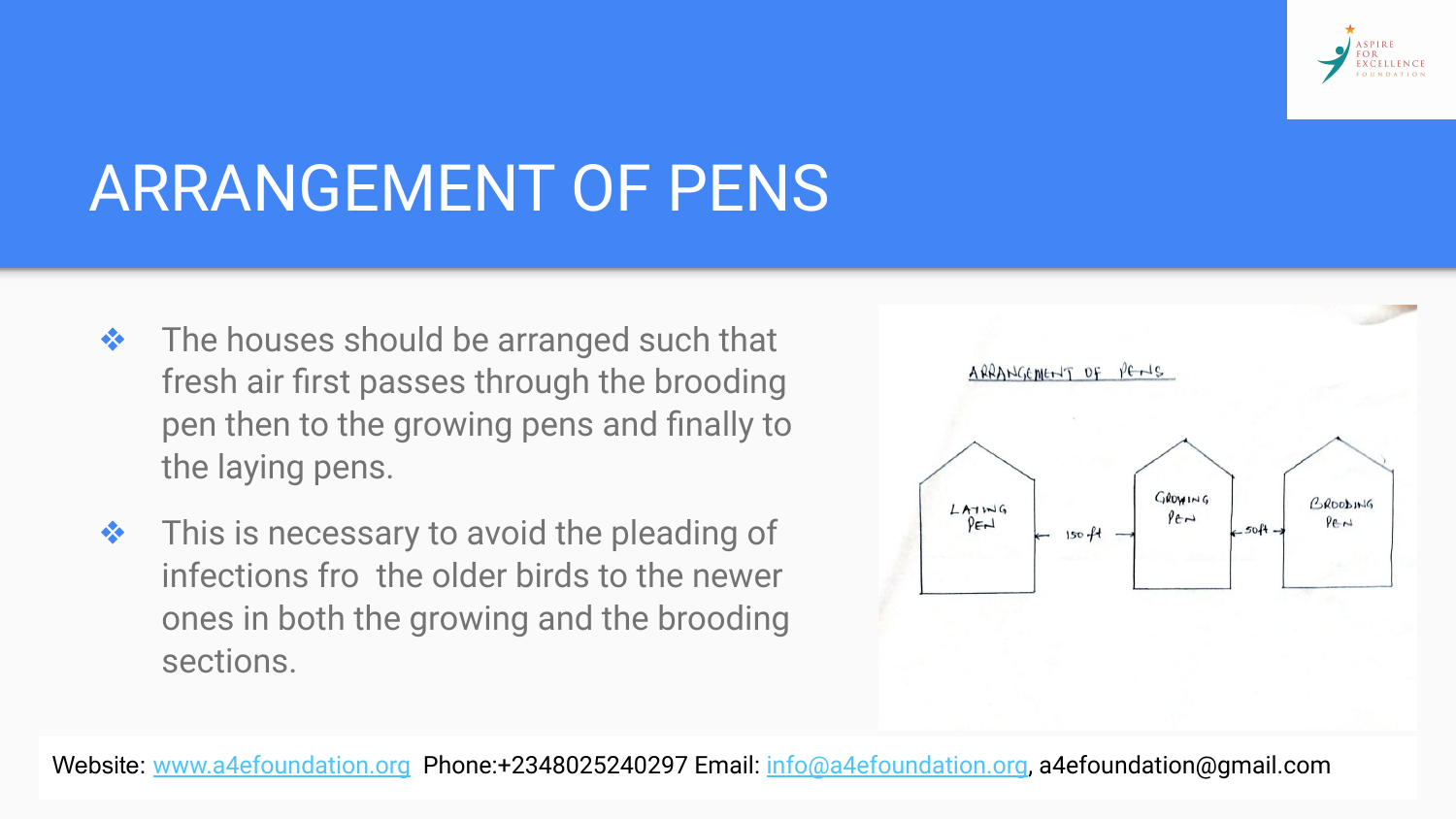

## House Design (Cont'd)

❖ This type of roofing is only allowed when the width is less than 30ft.



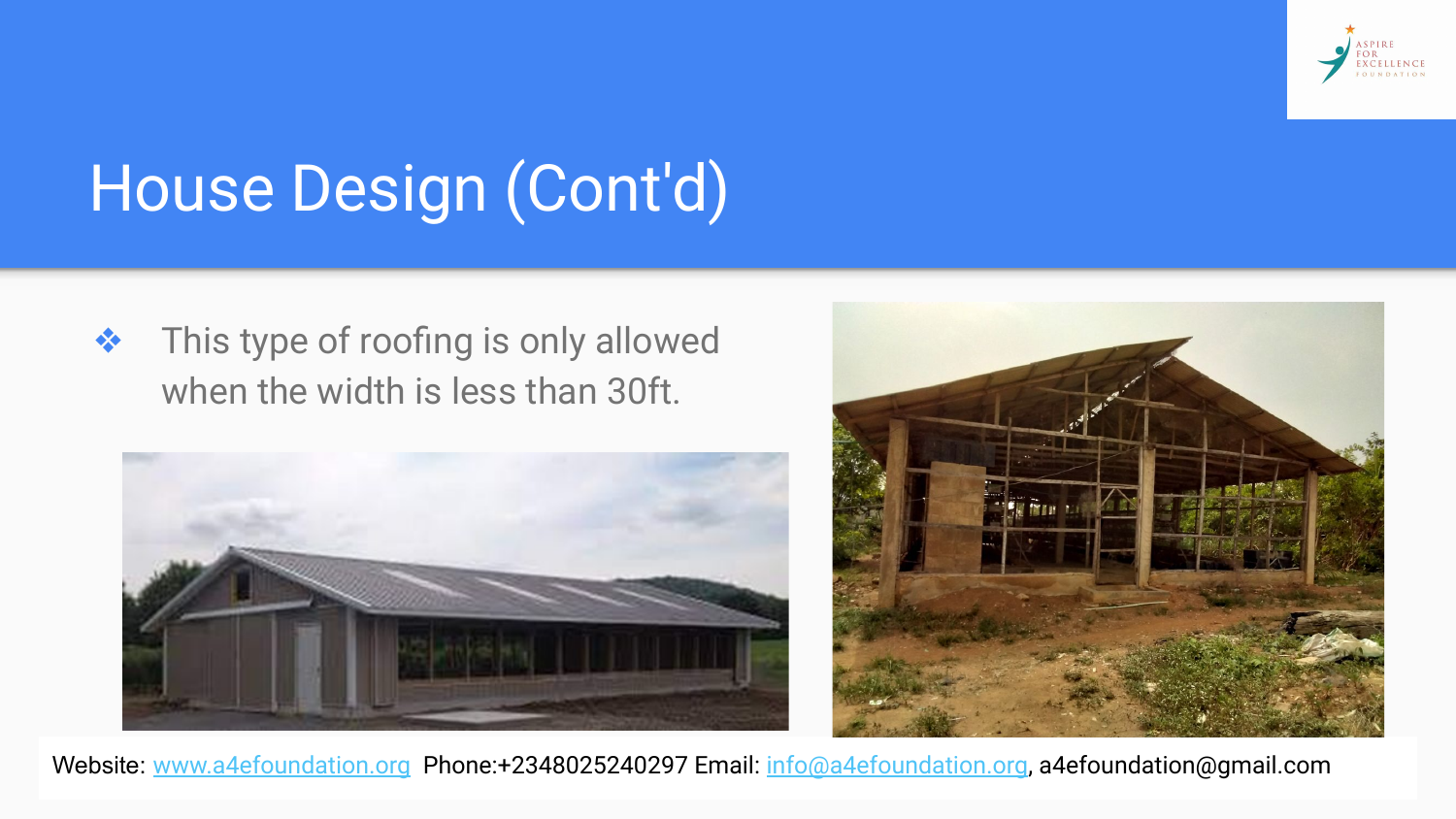

## Houses Design (cont'd)

- ❖ 1.It is most important to have not more than two rows of cages in a laying pen.
- ❖ 2.let the distance from each row to the side pen walls be a minimum of 3.5feet to avoid rain and sun disturbances. It could be longer if the roofing sheet is not well extended out.
- ❖ 3.It is not advisable to have three rows in a pen without an exhaust fan installed to drive out hot air and obnoxious gases from the pen.
- ❖ 4.The distance between each row of cages shouldn't be less than 3.5ft to allow for easy movement of staff within. 5ft is highly recommended if the cost can accommodate it.

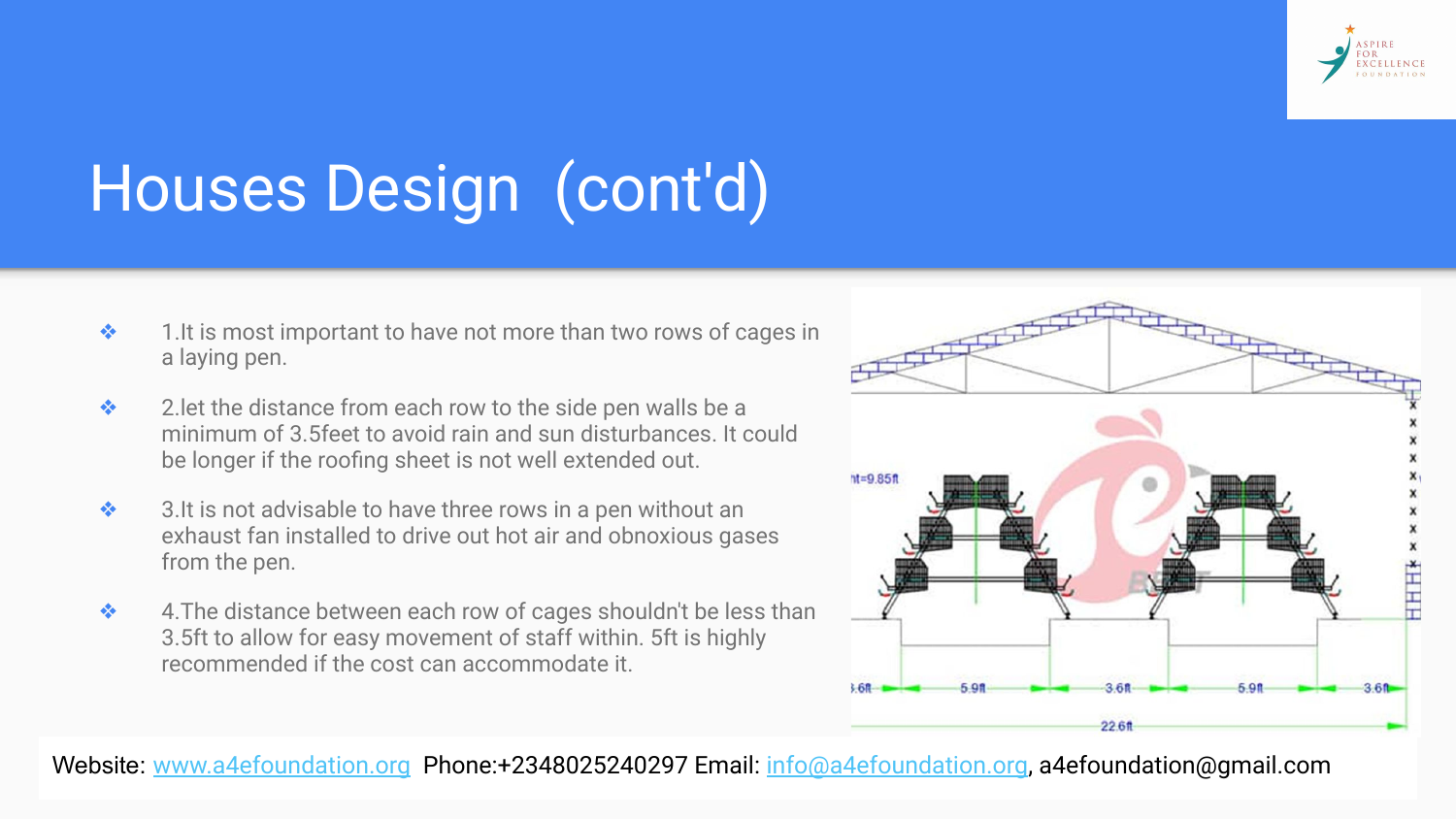

### SPACE REQUIREMENTS IN HOUSES

- ❖ Adequate space is needed for optimum performance
- $\triangle$  Factors to consider when calculating stocking density are :
- ❖ 1. targeted weight of birds at maturity
- ❖ 2. House dimensions
- ❖ 3. Environmental issues such as temperature, humidity & ventilation
- ❖ In a commercial broiler production, the length of the pen is calculated as follows:
- $\bullet$  Lenght of pen (ft) = Number of birds/ width of pen(ft)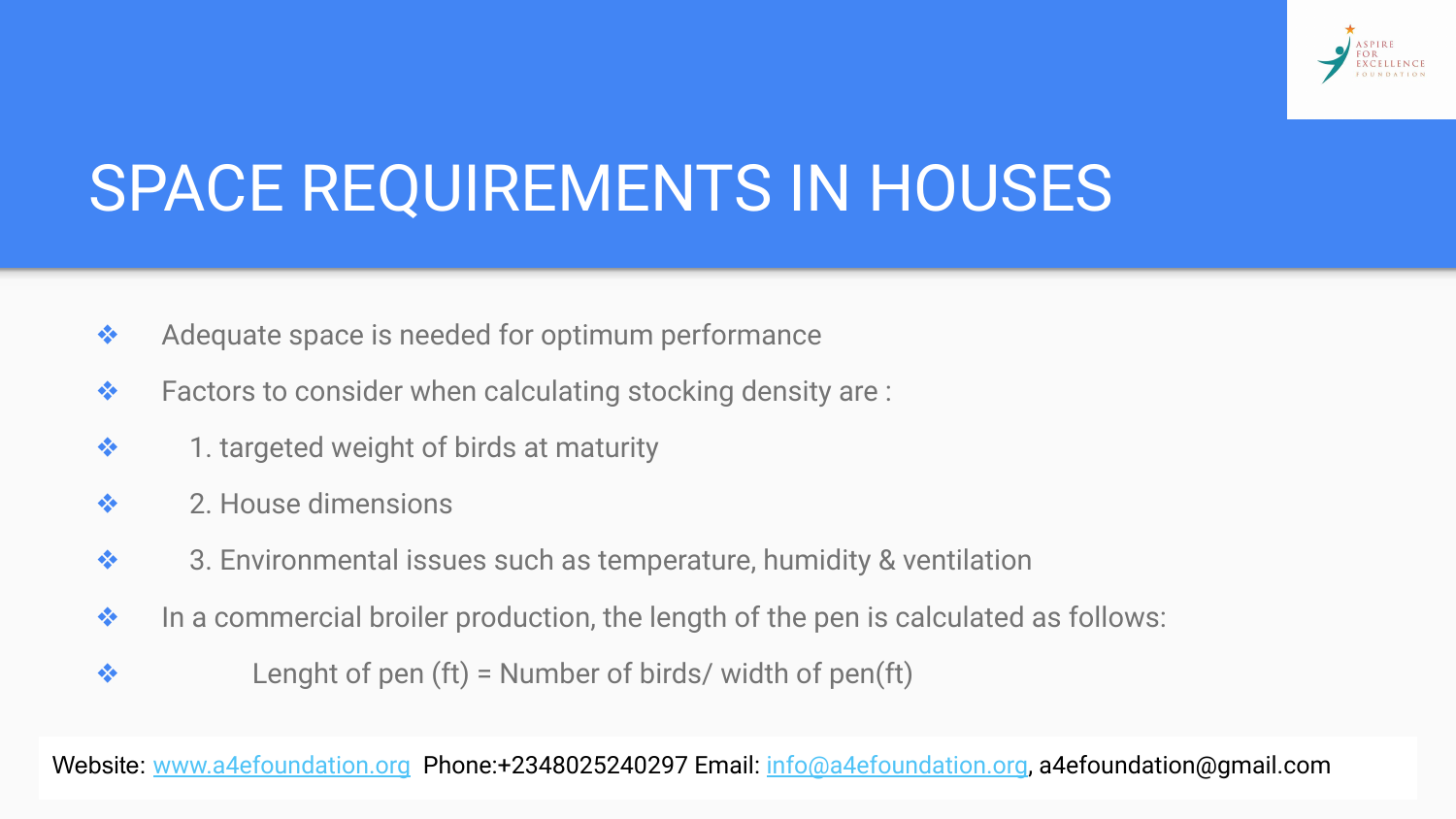

## SPACE REQUIREMENTS (CONTD)

❖ In the case of growers/pullets, in a deep litter pen, the length of the pen is calculated as follows :

Length of pen  $(ft) = 1.25*N$ /width of the pen

where N = number of matured growers at 18 weeks of age.

❖ \* The space required in cage rearing is highly dependent on the manufacturer's recommendations and space needed for movement within.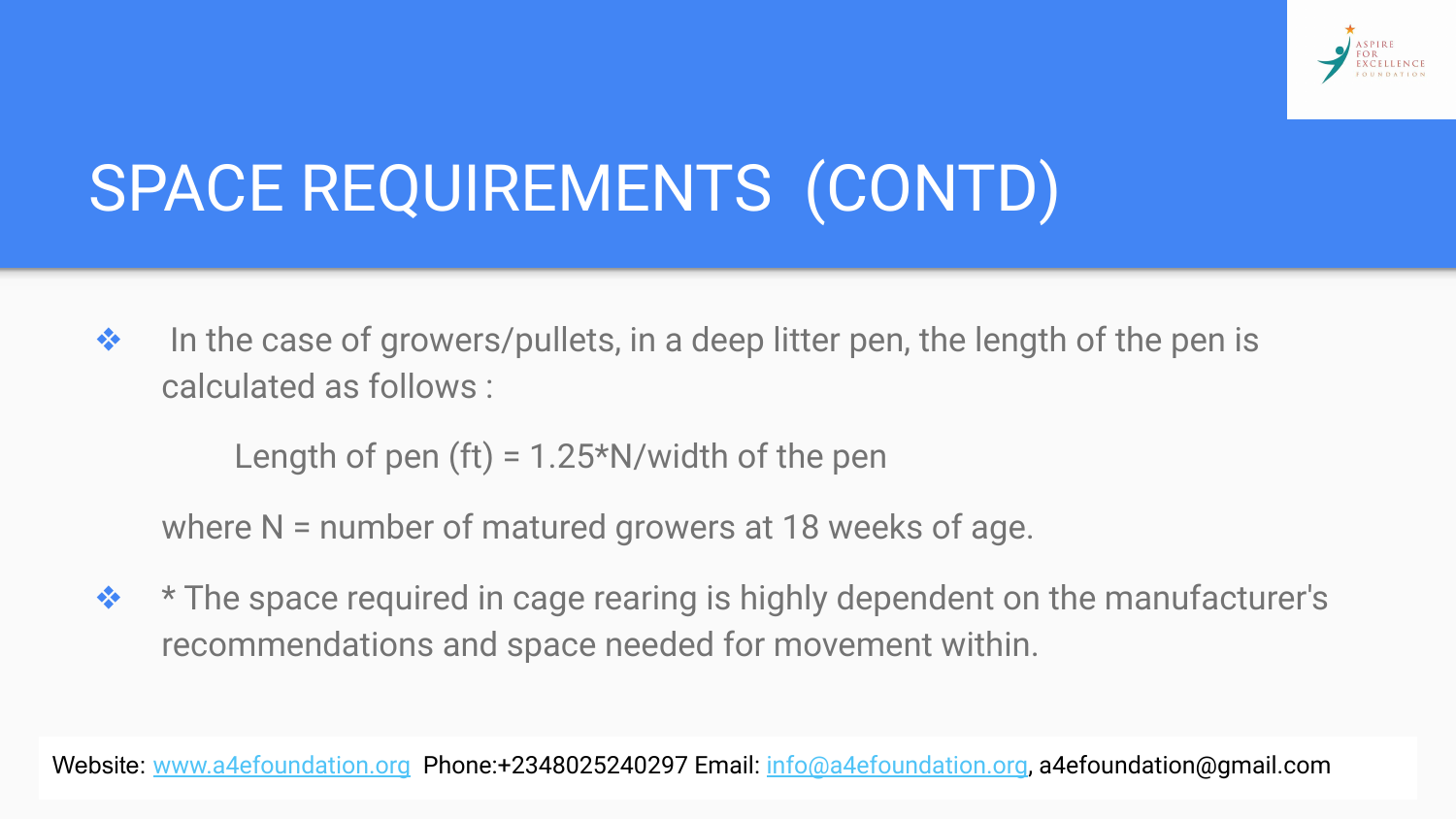

### LIGHTING DURING BROODING & REARING

- ❖ In an open sided pen, 24 hours light should be adhered to for the first 6 days to allow for good body weight gained from onset and ease of movement from one place to another avoiding stampeding.
- ❖ There must be one hour of darkness to acclimatise them to darkness in case of power supply interruption.
- ❖ Artificial lighting helps in the production of melatonin which helps in improvement of immune functionality, growth rate and reproductive hormones.
- ❖ When implementing artificial lighting programme, it is highly recommended that you increase the day light by one hour per week until a maximum of 14 hours per day is reached.